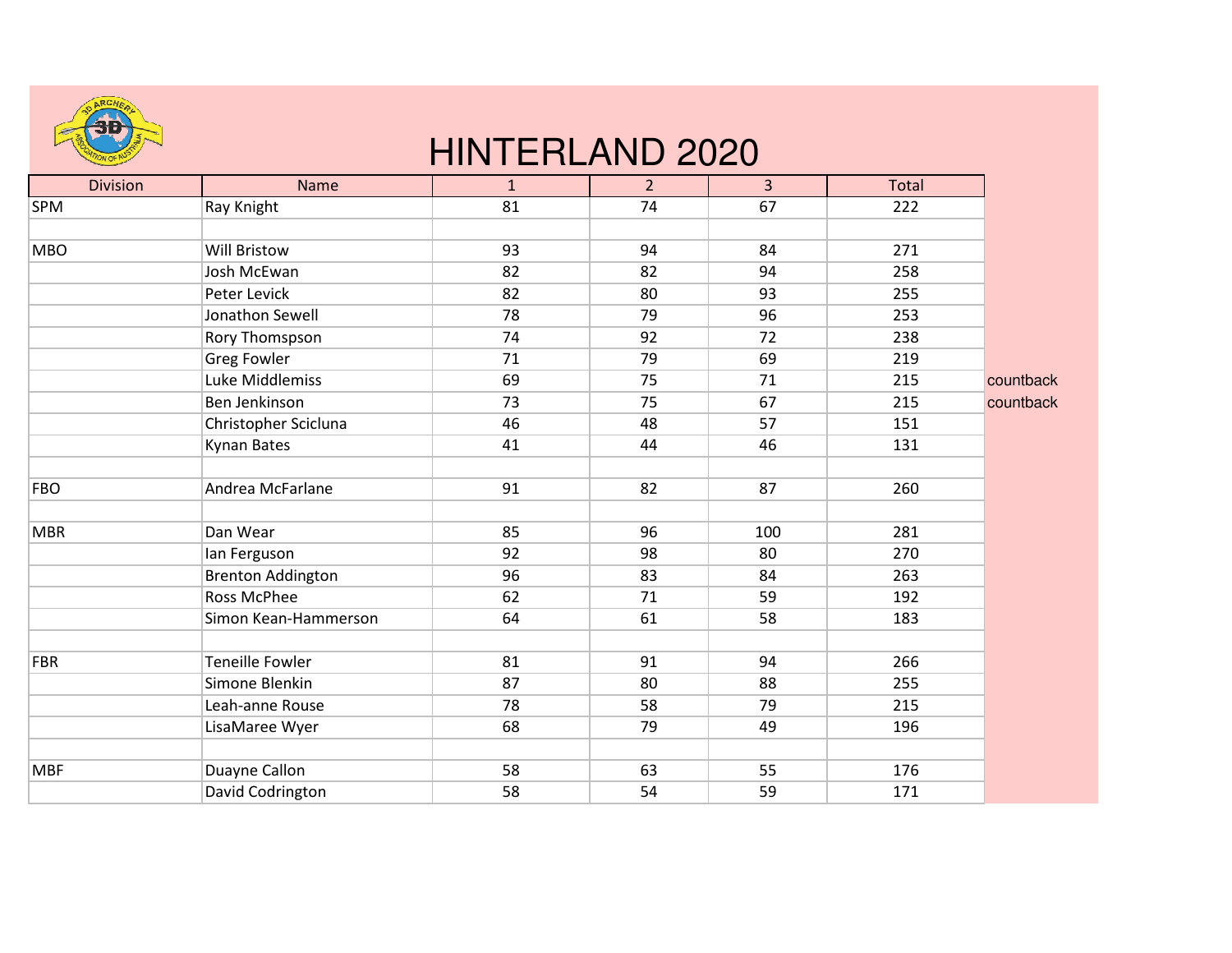| <b>Division</b> | Name                     | $\mathbf{1}$ | $\overline{2}$ | $\overline{3}$ | Total |                |
|-----------------|--------------------------|--------------|----------------|----------------|-------|----------------|
| <b>FBU</b>      | <b>Bernadette Teelow</b> | 60           | 66             | 55             | 181   |                |
|                 | <b>Sharon Robbins</b>    | 46           | 45             | 30             | 121   |                |
|                 |                          |              |                |                |       |                |
| <b>RU</b>       | <b>Richard Peters</b>    | 89           | 91             | 87             | 267   |                |
|                 | <b>Bill Watson</b>       | 84           | 64             | 80             | 228   |                |
|                 | <b>Richard Vranesic</b>  | 61           | 69             | 74             | 204   |                |
|                 | Jack Walmsley            | 53           | 44             | 48             | 145   |                |
|                 |                          |              |                |                |       |                |
| <b>TRAD</b>     | Scott Hayden             | 80           | 50             | 81             | 211   |                |
|                 | <b>Bret Hannan</b>       | 74           | 61             | 67             | 202   |                |
|                 | Glen Cowper              | 58           | 54             | 51             | 163   |                |
|                 | Malcom Newton            | 61           | 46             | 48             | 155   |                |
|                 | <b>Ludek Rubes</b>       | 38           | 45             | 43             | 126   |                |
|                 | <b>Teliha Grinter</b>    | 30           | 61             | 5              | 96    |                |
|                 |                          |              |                |                |       |                |
| <b>MSR</b>      | <b>Brian McFarlane</b>   | 75           | 90             | 96             | 261   |                |
|                 | Phil Harrison            | 80           | 79             | 83             | 242   |                |
|                 | Andrew Daw               | 68           | 81             | 84             | 233   |                |
|                 | <b>Greg Blomfield</b>    | 78           | 59             | 58             | 195   |                |
|                 |                          |              |                |                |       |                |
| <b>SMC</b>      | <b>Bill Holmes</b>       | 76           | 83             | 85             | 244   |                |
|                 | Kerry Bridge             | 46           | 48             | 66             | 160   |                |
|                 |                          |              |                |                |       |                |
| <b>AHC</b>      | <b>Steven Bartley</b>    | 91           | 96             | 96             | 283   |                |
|                 | <b>Troy Carter</b>       | 94           | 96             | 87             | 277   |                |
|                 | Danny Oostenbrink        | 89           | 89             | 94             | 272   |                |
|                 | Warren Swan              | 76           | 94             | 94             | 264   |                |
|                 | Stefan Ivanisevic        | 92           | 85             | 81             | 258   |                |
|                 | Luke Dart                | 79           | 88             | 90             | 257   |                |
|                 | <b>Tristen Bryce</b>     | 83           | 80             | 88             | 251   | tied countback |
|                 | Alan Rutherford          | 92           | 74             | 85             | 251   | tied countback |
|                 | <b>Phil Delfos</b>       | 74           | 89             | 84             | 247   |                |
|                 | <b>Noel Stoker</b>       | 84           | 68             | 89             | 241   |                |
|                 | Josh Boyd                | 72           | 68             | 61             | 201   |                |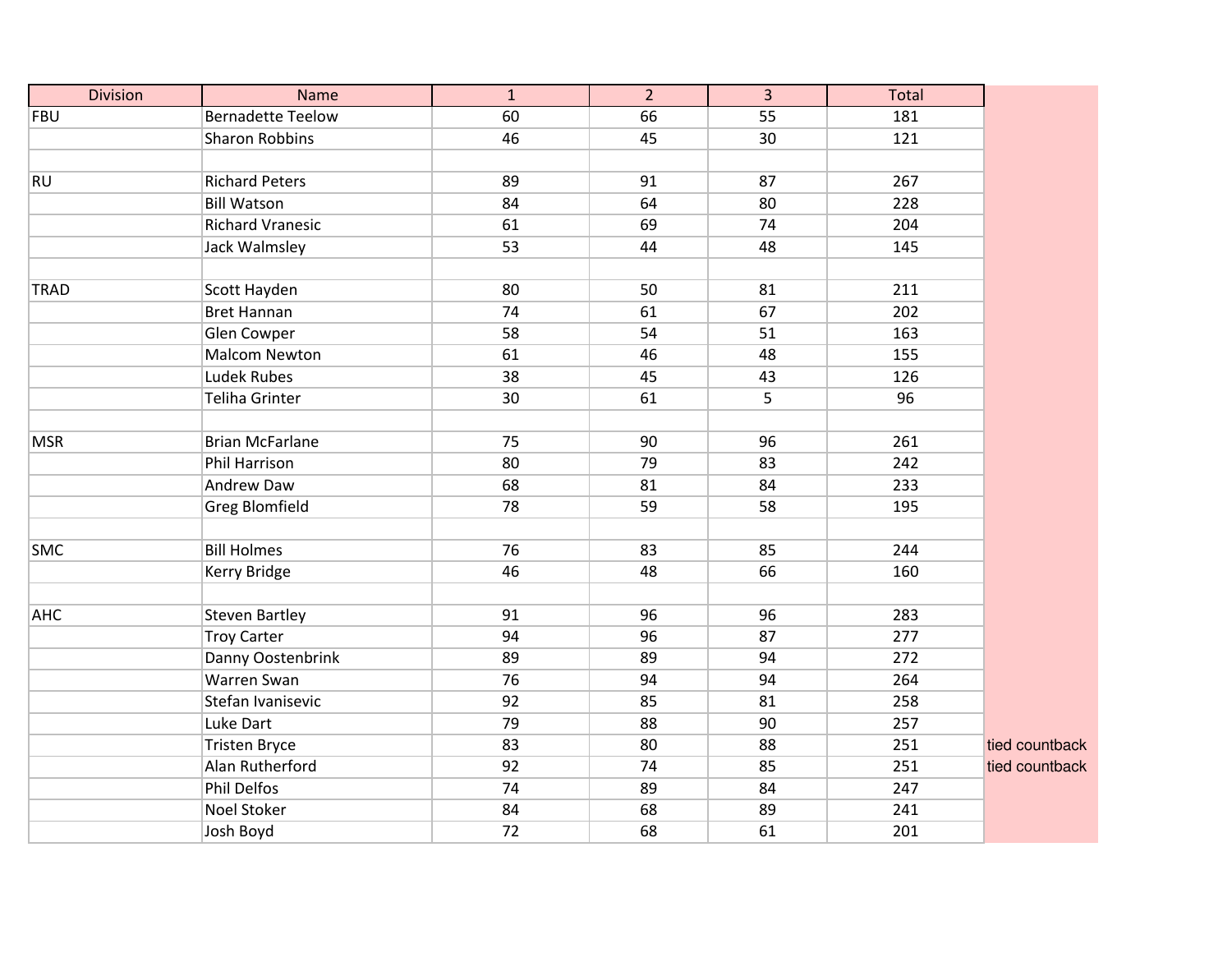| <b>Division</b> | <b>Name</b>            | $\mathbf{1}$    | $\overline{2}$ | $\overline{3}$ | Total |
|-----------------|------------------------|-----------------|----------------|----------------|-------|
| <b>FHC</b>      | Tanya O'Brian          | $\overline{79}$ | 87             | 84             | 250   |
|                 |                        |                 |                |                |       |
| YMR13-14        | Fletcher O'Brian       | 51              | 65             | 77             | 193   |
|                 |                        |                 |                |                |       |
| YMR15-17        | Samuel Herbohn         | 81              | 84             | 85             | 250   |
|                 |                        |                 |                |                |       |
| YU              | Taj Kingsmill          | 64              | 30             | 39             | 133   |
|                 |                        |                 |                |                |       |
| <b>CUBA</b>     | Kaleb Codrington       | 90              | 91             | 77             | 258   |
|                 | Jett Farthing          | 59              | 69             | 76             | 204   |
|                 | <b>Archie Haskins</b>  | 34              | 51             | 54             | 139   |
|                 | <b>Frankie Haskins</b> | 20              | 43             | 50             | 113   |
|                 |                        |                 |                |                |       |
| <b>CUBF</b>     | Shaylen Lowe           | 98              | 100            | 100            | 298   |
|                 |                        |                 |                |                |       |
| <b>CUBJ</b>     | Ché Thomson-Addington  | 46              | $\mathbf 0$    | $\mathbf 0$    | 46    |
|                 | Elizabeth Codrington   | 20              | 0              | $\mathbf 0$    | 20    |
|                 |                        |                 |                |                |       |
| KC              | Sam Wearne             | 94              | 96             | 94             | 284   |
|                 | Dustyn Oloman          | 91              | 96             | 96             | 283   |
|                 | Matt McDougall         | 96              | 86             | 100            | 282   |
|                 | Justin Olexienko       | 88              | 90             | 79             | 257   |
|                 | Justin Herbohn         | 85              | 81             | 90             | 256   |
|                 | Neal Thackeray         | 90              | 82             | 82             | 254   |
|                 | Paul Walker            | 67              | 82             | 80             | 229   |
|                 | Jason Haskins          | 78              | 64             | 68             | 210   |
|                 | Nathan Butterfield     | 79              | 61             | 69             | 209   |
|                 | David Whitehead        | 41              | 66             | 43             | 150   |
|                 |                        |                 |                |                |       |
| HC              | Peter Idskes           | 81              | 67             | 89             | 237   |
|                 | Clive Du Toit          | 64              | 76             | 49             | 189   |